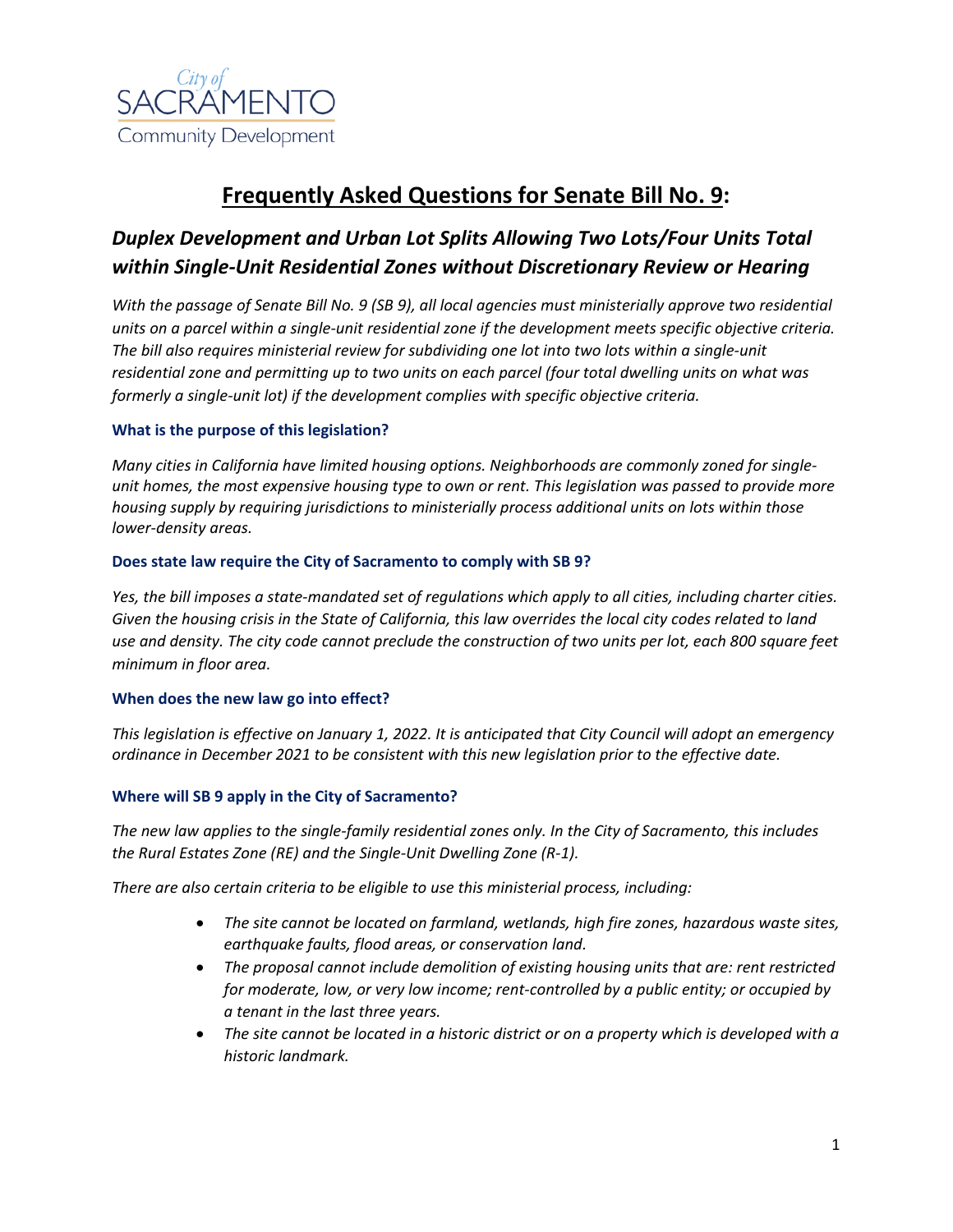

## **What is allowed in my single-family neighborhood now?**

*The Single Unit Dwelling (R-1) Zone allows one primary dwelling unit per parcel except in cases where a duplex is allowed on corner lots or through lots greater than 125 feet in depth. Additionally, up to two accessory dwelling units are allowed in the R-1 zone for a total of 3 - 4 units maximum. The Rural Estates (RE) Zone currently allows only one primary dwelling unit per parcel. Additionally, up to two accessory dwelling units (ADUs) are allowed in the RE zone for a total of 3 units maximum.*

#### **How many units will be permitted on the lots after the law goes into effect?**

*Under SB 9, both the RE and R-1 Zones would be allowed to have two units on the parcel if there is no requested lot split. If a lot split is also approved, there would be a maximum of four units (two per parcel) resulting from the original parcel. If an applicant utilizes the provisions of SB 9, the city is not required to allow additional ADUs or Junior ADUs (JADUs).*

*Staff's initial recommendation to City Council for the emergency ordinance will be to not allow ADUs or JADUs with a duplex that received planning approvals ministerially through the provisions of SB 9. However, per the City's ADU Ordinance, ADUs and JADUs would continue to be allowed with existing duplexes, or new duplexes approved through the standard (non-SB 9 ministerial process) planning approval process.*

#### **Will these projects require a public hearing for approval?**

*No. This legislation requires a ministerial review process which is an administrative process not involving public hearings and where a project would be subject to objective criteria on a pass/fail basis only.* 

## **How does Senate Bill No. 9 relate to the City's 2040 GP Key Strategy of Permitting a Greater Array of Housing types?**

*Both SB 9 and the City's 2040 General Plan Key Strategy of Permitting a Greater Array of Housing Types in Single-Unit Neighborhoods are aimed at increasing housing choice and providing housing options that are lower-cost by design.* 

*SB 9 will become effective January 1, 2022, while the City's 2040 General Plan Key Strategy will undergo a year-long process of community engagement and technical analysis before implementation occurs. This analysis will account for SB 9 and the City's current ADU Ordinance provisions. Please view the [FAQs](http://www.cityofsacramento.org/-/media/Corporate/Files/CDD/Planning/General-Plan/2040-General-Plan/Permit-a-Greater-Array-of-Housing-Types-in-Single-Unit-Neighborhoods-FAQs_V2_July-2021_Final-3.pdf?la=en) on the City's Key Strategy of Permitting a Greater Array of Housing Types for more information.*

#### **What standards can be applied by the city to the ministerial lot split?**

*There are certain criteria to be eligible to use this ministerial process to subdivide one lot into two lots, including:*

- *Each new lot must be at least 1,200 square feet*
- *The split results in new lots of approximately equal size (60/40 minimum proportionality)*
- *The original lot was not established with a prior SB 9 lot split*